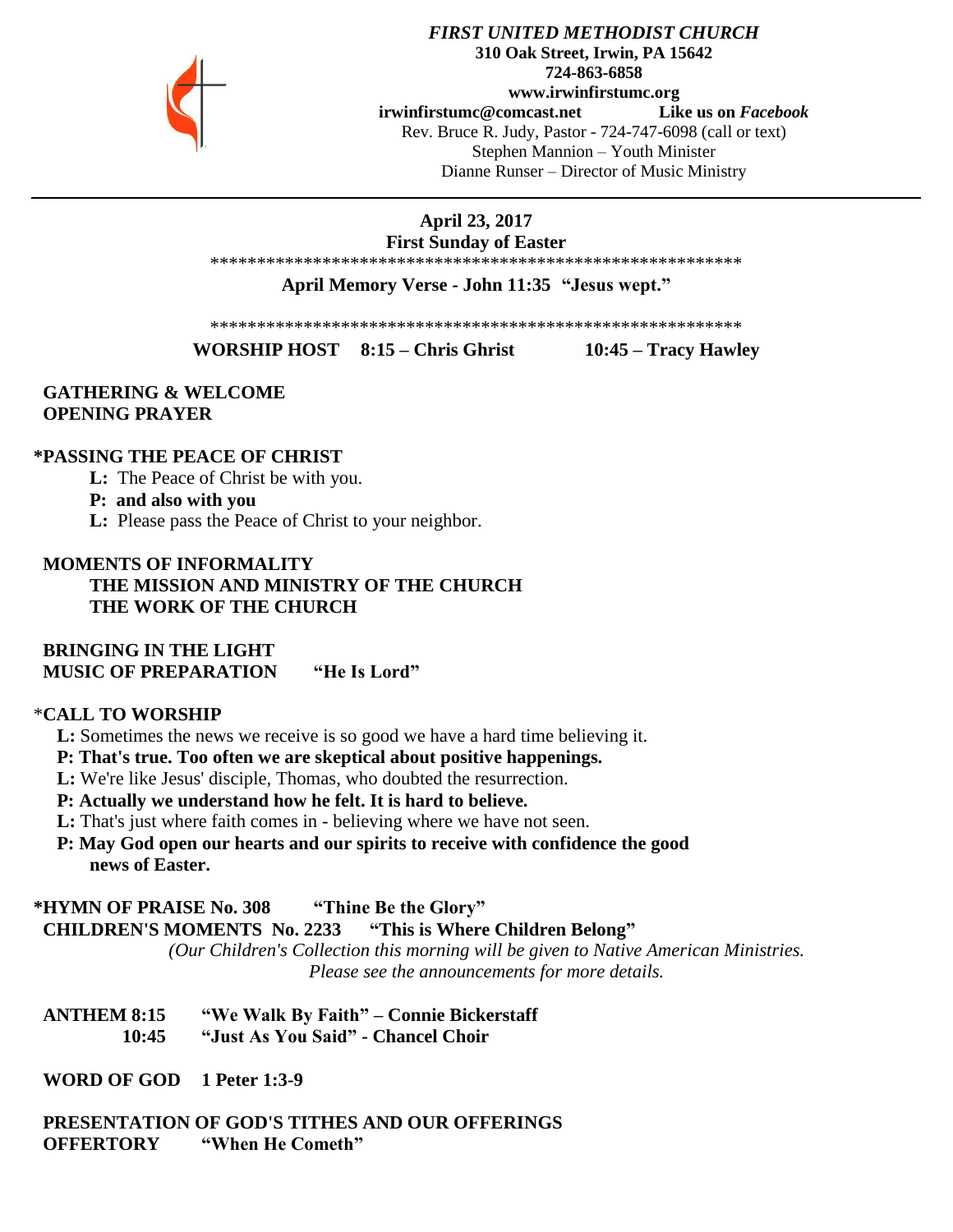# **\*DOXOLOGY No. 2026 (TFWS)** "Halle, Halle, Halleluja!"

Halle, Halle, Halleluja! (3 times) Halleluja! Halleluja!

# **\*PRAYER OF DEDICATION AND THANKS**

God of miracles, in the glorious resurrection of Jesus Christ, you overturned natural laws. Thank you for the patience Jesus showed to Thomas who was afraid that it was too good to be true. You still do wonders, transforming people's lives by your Spirit working through disciples like us. Direct our offerings to strengthen the ministries of this church, especially among people who struggle with doubt or feel distant from you. We pray through Christ, our risen Lord. Amen. (John 20:19-31)

### **\*HYMN No. 332 "Spirit of Faith Come Down"**

### **JOYS AND CONCERNS**

**For our joys we say: "Praise the Lord" For our concerns we say: "Lord, hear our prayers."**

## **PASTORAL PRYER & THE LORD'S PRAYER**

 **Our Father who art in heaven, hallowed be thy name, thy kingdom come, thy will be done on earth as it is in heaven. Give us this day our daily bread; and forgive us our trespasses as we forgive those who trespass against us. And lead us not into temptation, but deliver us from evil, for thine is the kingdom, and the power and the glory forever. AMEN.**

**\*SERMON SCRIPTURE John 20:19-31**

 **SERMON "Beyond a Reasonable Doubt" – Bryan Campbell**

**\*HYMN OF PARTING No. 310 "He Lives"**

**\*BENEDICTION**

**\* MUSIC OF PARTING "Celebration"**

\***Those who are able, please stand**.

*The service is under the control of the Holy Spirit. The altar rail is always open.* \*\*\*\*\*\*\*\*\*\*\*\*\*\*\*\*\*\*\*\*\*\*\*\*\*\*\*\*\*\*\*\*\*\*\*\*\*\*\*\*\*\*\*\*\*\*\*\*\*\*\*\*\*\*\*\*\*

# **ATTENDANCE LAST WEEK Saturday: 22 Sunday: 8:15 - 132 10:45 – 229 SERVING YOU TODAY**

**GREETERS:** 8:15 – Shirley McCune

10:45 – Bruce, Melanie, Lindsay & Caleb Smith

**USHERS TEAMS:** 8:15 – Terry Yurcisin 10:45 – Tom Lehner

**SOUND TEAM:** 8:15 – Fritz Runser, Jason Kirsch 10:45 Penny Brant, Josh Burger

**NURSERY:** Our Nursery (birth through age 5) is open during the 10:45 worship service. The attendents today will be Laurie Saporito & Lisa O'Reilley. In the event that there is no attendent in the nursery, parents are still welcome to use the nursery however they must stay with their children.

\*\*\*\*\*\*\*\*\*\*\*\*\*\*\*\*\*\*\*\*\*\*\*\*\*\*\*\*\*\*\*\*\*\*\*\*\*\*\*\*\*\*\*\*\*\*\*\*\*\*\*\*\*\*\*\*\*

**CHILDREN'S COLLECTIONS:** The Children's Collection this week will be given to Native American Ministries, one of the eight Western Pennsylvania Conference Special Offerings. Funds will be used for urban ministries with Native Americans, scholarships for Native Americans attending United Methodist seminaries and annual conference Native American ministries.

*Ronald McDonald House*: 4/9- \$141.50 4/16 - \$295.50

\*\*\*\*\*\*\*\*\*\*\*\*\*\*\*\*\*\*\*\*\*\*\*\*\*\*\*\*\*\*\*\*\*\*\*\*\*\*\*\*\*\*\*\*\*\*\*\*\*\*\*\*\*\*\*\*\*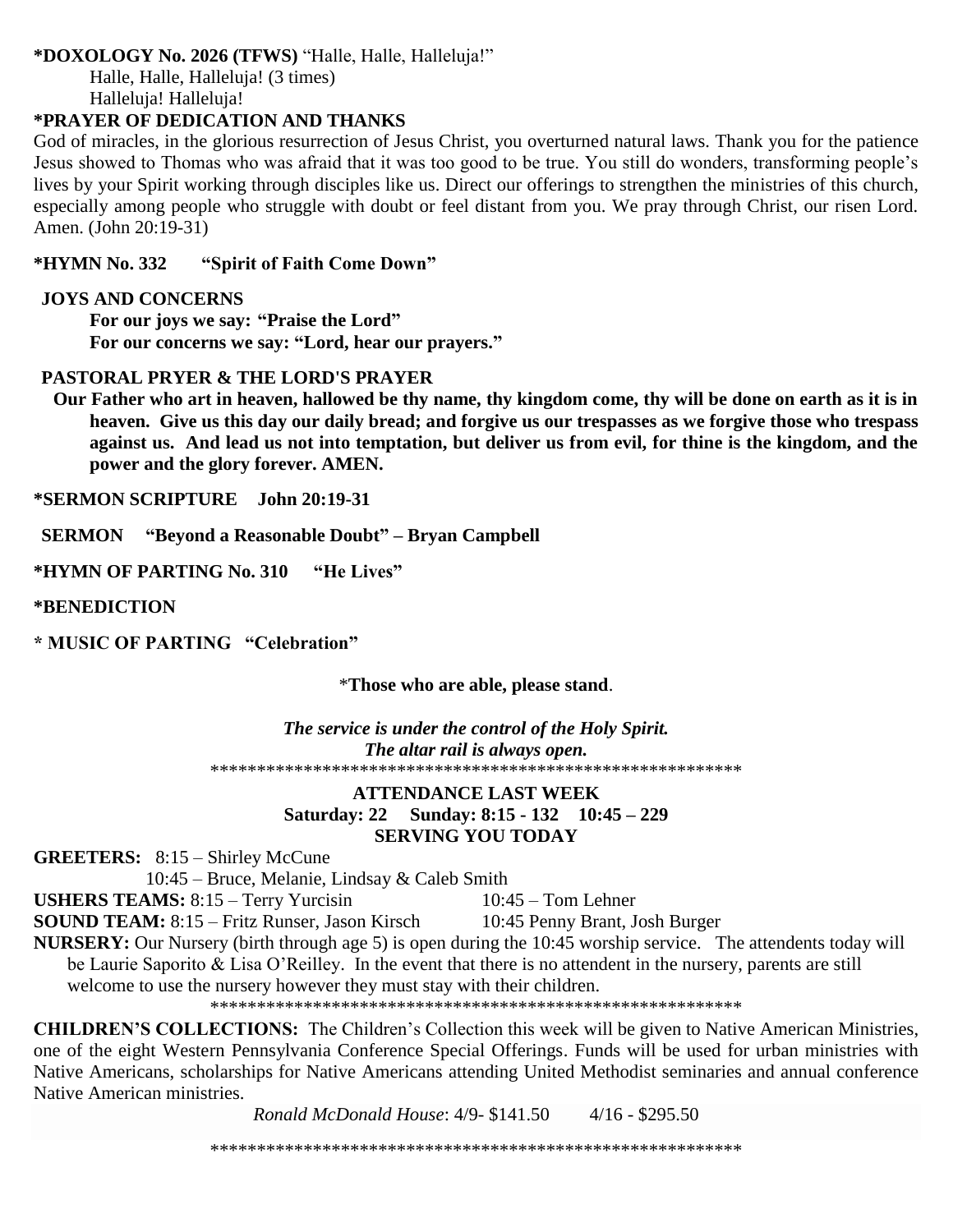**OPPORTUNITIES TO SERVE:** Be sure to check the clipboard and bulletin board in the narthex (entry hall) for opportunities to serve your church and your fellow Christians.

\*\*\*\*\*\*\*\*\*\*\*\*\*\*\*\*\*\*\*\*\*\*\*\*\*\*\*\*\*\*\*\*\*\*\*\*\*\*\*\*\*\*\*\*\*\*\*\*\*\*\*\*\*\*\*\*\*

### **THIS WEEK AT OUR CHURCH**

# **Office - 8:00 AM – 1:00 PM Monday thru Thursday; 8:00 AM – Noon on Friday**

**Pastor Bruce – 10:00 AM – 1:00 PM Tuesday, Wednesday & Thursday** 724-747-6098 (call or text) or email at [preacherptl@gmail.com](mailto:preacherptl@gmail.com)

*Please feel free to contact Pastor Bruce if you are in need of a pastoral visit.*

### **Today, Sunday, April 23**

 8:00 Prayer 8:15 Worship Service 9:30 Sunday School 10:45 Worship Service The next SonShiners rehearsal will be April 30.

### **Monday, April 24**

 6:30 Grief Support 7:00 Dartball – Round Robin - Home

#### **Tuesday, April 25**

 6:15 TOPS 7:00 Church Council 7:30 NA

#### **Wednesday, April 26**

 1:00 Bible Study 6:00 Healing Service 7:00 Youth Group  $7:00 \text{ N}$  O.W.

#### **Thursday, April 27** 6:15 C Bells 6:30 NA 7:15 Choir

**Saturday, April 29 Newsletter Deadline**  6:00 Contemporary Worship Service 7:00 Christian Singles Group

### **Next Sunday, April 30 Holy Humor Sunday** 8:00 Prayer 8:15 Worship Service 9:30 Sunday School 10:45 Worship Service 12:15 SonShiners

# **UPCOMING EVENTS**

May 4 – New Adult Bible Study (Registrations needed by April  $30<sup>th</sup>$ ) May 7 – Spud Bar to Go May 13 – Mother & Daughter Banquet

(Please see the announcements on these events)

#### \*\*\*\*\*\*\*\*\*\*\*\*\*\*\*\*\*\*\*\*\*\*\*\*\*\*\*\*\*\*\*\*\*\*\*\*\*\*\*\*\*\*\*\*\*\*\*\*\*\*\*\*\*\*\*\*\*

# **ANNOUNCEMENTS**

*We express a special thank you to Bryan Campbell for delivering God's message to us today.*

\*\*\*\*\*\*\*\*\*\*\*\*\*\*\*\*\*\*\*\*\*\*\*\*\*\*\*\*\*\*\*\*\*\*\*\*\*\*\*\*\*\*\*\*\*\*\*\*\*\*\*\*\*\*\*\*\*

**PREPARE YOURSELF! HOLY HUMOR SUNDAY IS UPON US!** On Sunday, April 30, we will continue to celebrate the joy of the Easter season. Plan to wear a "Holy Humor hat" that day – SOMETHING on your head. Also, there will be a luncheon after the 10:45 AM service in the gym. Please bring a Holy Humor dish to pass, enough to serve 10- 12 people. Anything goes! Just make sure it is edible! Green eggs and ham, anyone?

A sign-up sheet is being passed on the clipboard so that we know how many to prepare for. Please come, even if you do not sign-up. The more the merrier!

\*\*\*\*\*\*\*\*\*\*\*\*\*\*\*\*\*\*\*\*\*\*\*\*\*\*\*\*\*\*\*\*\*\*\*\*\*\*\*\*\*\*\*\*\*\*\*\*\*\*\*\*\*\*\*\*\*

Tickets for the Mother/Daughter banquet on May 13<sup>th</sup> will go on sale today. Tickets will be available after each service. If you have any questions or can offer your help with the banquet, please see Dawn Capecci or email her at [missdawn25@yahoo.com](javascript:window.top.ZmObjectManager.__doClickObject(document.getElementById(%22OBJ_PREFIX_DWT7770_com_zimbra_email%22));)

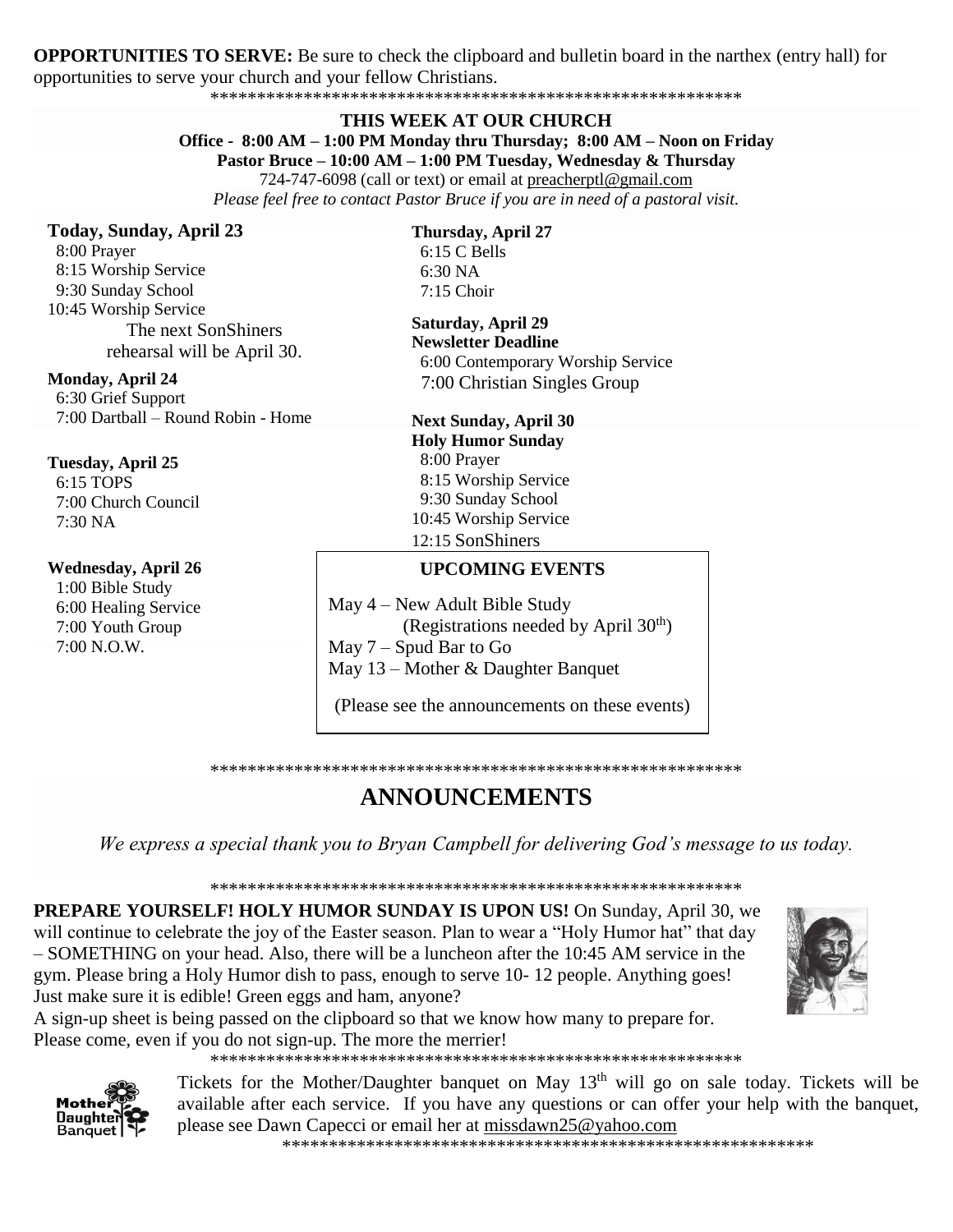

**Camp Fundraiser Hoagie Sale**... The hoagies from the April sale will be delivered after both services today. Please pay for your hoagies when you pick them up. Questions...contact Laurie Saporito, Camp Steward at 724-864-5649 or [cts72@hotmail.com](javascript:window.top.ZmObjectManager.__doClickObject(document.getElementById(%22OBJ_PREFIX_DWT8595_com_zimbra_email%22));)

\*\*\*\*\*\*\*\*\*\*\*\*\*\*\*\*\*\*\*\*\*\*\*\*\*\*\*\*\*\*\*\*\*\*\*\*\*\*\*\*\*\*\*\*\*\*\*\*\*\*\*\*\*\*\*\*\*

# **NEW SMALL GROUP FOR ADULTS! "Crazy Love" by Francis Chan Led by Pastor Stephen**

God is love. Crazy, relentless, all-powerful love. Have you ever wondered if we're missing it? Does something deep inside your heart long to break free from the status quo? Are you hungry for an authentic faith that addresses the problems of our world with tangible, even radical, solutions? God is calling you to a passionate love relationship with Himself. All adults are welcome to join us for this life changing video/book/Bible study. [www.crazylovebook.com](http://www.crazylovebook.com/) **When:** 7:00 pm Thursday nights for 10 weeks starting on May 4th.

**Where:** Youth room

**How to sign up:** Email or call Stephen at 412-610-3289 [pastormannion@gmail.com.](javascript:window.top.ZmObjectManager.__doClickObject(document.getElementById(%22OBJ_PREFIX_DWT3470_com_zimbra_email%22));) The cost is \$20 (book and workbook). Amount can be paid at first meeting. **Register by April 30th**!

\*\*\*\*\*\*\*\*\*\*\*\*\*\*\*\*\*\*\*\*\*\*\*\*\*\*\*\*\*\*\*\*\*\*\*\*\*\*\*\*\*\*\*\*\*\*\*\*\*\*\*\*\*\*\*\*\*

**For more information on the following programs, contact Pastor Bruce at 724-747-6098 (call or text) or email at [preacherptl@gmail.com](mailto:preacherptl@gmail.com)**

**BIBLE STUDY WITH PASTOR BRUCE:** Held every other Wednesday at 1:00 PM. \*\*\*\*\*\*\*\*\*\*\*\*\*\*\*\*\*\*\*\*

**HEALING SERVICE –** the last Wednesday of the month at 6:00 PM.

\*\*\*\*\*\*\*\*\*\*\*\*\*\*\*\*\*\*\*\*

**DEPRESSION AND ANXIETY SUPPORT GROUP:** Meetings will be held the 3<sup>rd</sup> Wednesday of each month at 6:00 PM.

\*\*\*\*\*\*\*\*\*\*\*\*\*\*\*\*\*\*\*\*

**"RIGHT NOW MEDIA" BIBLE STUDIES:** To participate in any of these studies, you need to email the church office at [fumc.jeanne.secrep@comcast.net](mailto:fumc.jeanne.secrep@comcast.net) with your request. The office will place your email address on the list of participants and give you instructions on how to log onto the account.

\*\*\*\*\*\*\*\*\*\*\*\*\*\*\*\*\*\*\*\*\*\*\*\*\*\*\*\*\*\*\*\*\*\*\*\*\*\*\*\*\*\*\*\*\*\*\*\*\*\*\*\*\*\*\*\*\*

**CONGREGATION AND FRIENDS.** If you, or someone you know, have property – a car, jewelry, stocks, bonds, or other assets – and you would like to donate these items to our church, please contact Pastor Bruce Judy or the Finance Committee. We can make arrangements for a tax deductible transfer. For more information, or to see if your items are suitable, please contact Alan Painter at 724-446-0224.

\*\*\*\*\*\*\*\*\*\*\*\*\*\*\*\*\*\*\*\*\*\*\*\*\*\*\*\*\*\*\*\*\*\*\*\*\*\*\*\*\*\*\*\*\*\*\*\*\*\*\*\*\*\*\*\*\*



# **SPUD BAR TO GO**

Mark your calendar! We will be having a takeout spud bar after both services on Sunday, May 7<sup>th</sup>. Check upcoming bulletins for details.

\*\*\*\*\*\*\*\*\*\*\*\*\*\*\*\*\*\*\*\*\*\*\*\*\*\*\*\*\*\*\*\*\*\*\*\*\*\*\*\*\*\*\*\*\*\*\*\*\*\*\*\*\*\*\*\*\*

# **MUSICIANS WANTED**

Are you interested in being a part of the Saturday night worship team (6pm service)? We are in need of musicians (on guitar, keyboard, or percussion) who are willing to play/sing on a regular or semi-regular basis.

Interested persons should have the following qualities:

- Ability to independently learn 5 or 6 songs in a week
- Willingness to arrive at 4:30 on Saturday to practice
- Ability to play from chord sheets
- Familiarity with current contemporary worship music would be a plus
- Ability to sing harmonies would be a plus as well.

If you are interested please talk to Laura (Saturday night worship leader) sometime at a Saturday night service. You can also contact the office and they will forward your information to Laura.